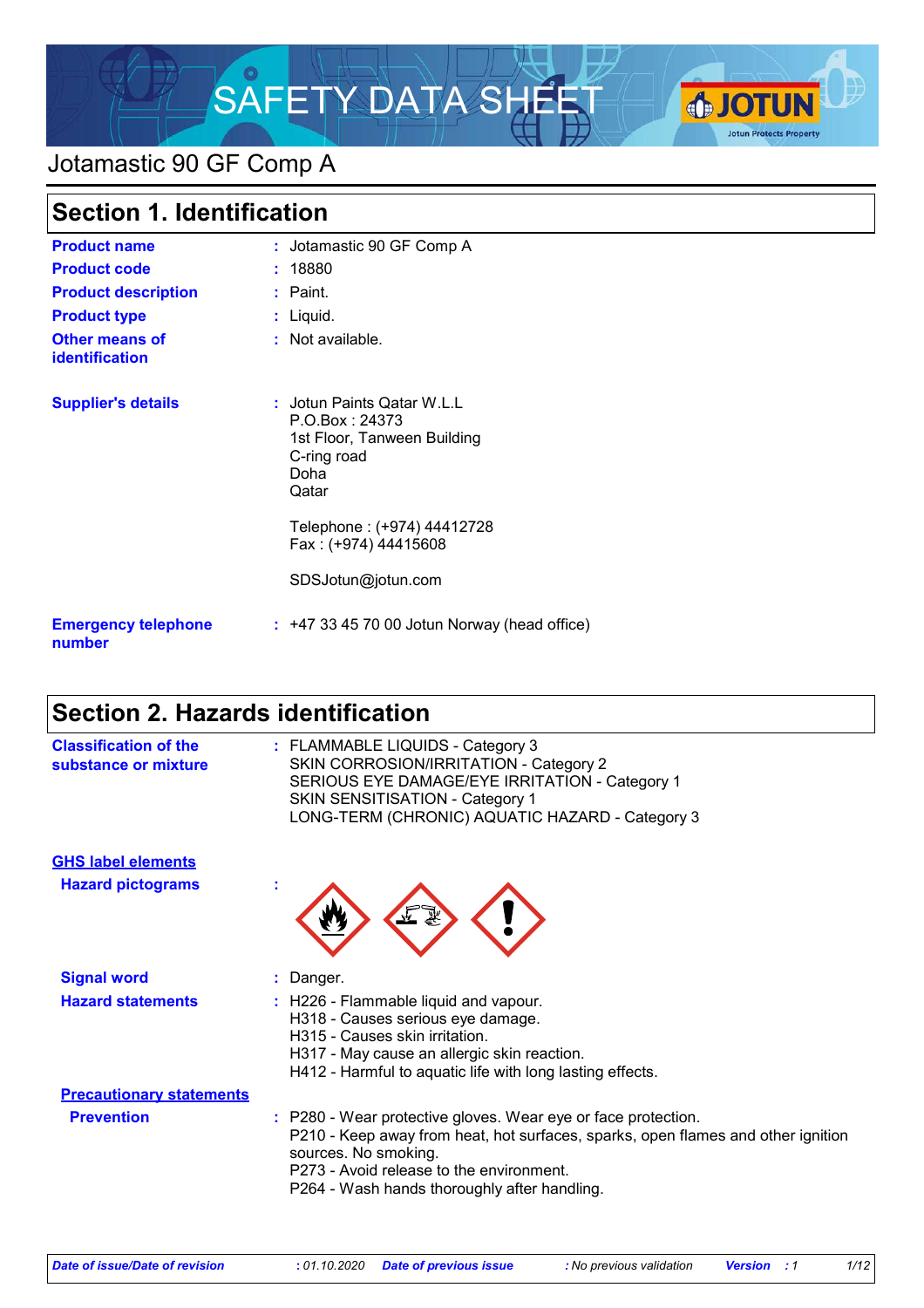### **Section 2. Hazards identification**

| <b>Response</b>                                 | $:$ P302 + P352 + P362 + P364 - IF ON SKIN: Wash with plenty of soap and water.<br>Take off contaminated clothing and wash it before reuse.<br>P333 + P313 - If skin irritation or rash occurs: Get medical attention.<br>P305 + P351 + P338 + P310 - IF IN EYES: Rinse cautiously with water for several<br>minutes. Remove contact lenses, if present and easy to do. Continue rinsing.<br>Immediately call a POISON CENTER or physician. |
|-------------------------------------------------|---------------------------------------------------------------------------------------------------------------------------------------------------------------------------------------------------------------------------------------------------------------------------------------------------------------------------------------------------------------------------------------------------------------------------------------------|
| <b>Storage</b>                                  | : P403 - Store in a well-ventilated place.<br>P235 - Keep cool.                                                                                                                                                                                                                                                                                                                                                                             |
| <b>Disposal</b>                                 | : P501 - Dispose of contents and container in accordance with all local, regional,<br>national and international regulations.                                                                                                                                                                                                                                                                                                               |
| <b>Other hazards which do not : None known.</b> |                                                                                                                                                                                                                                                                                                                                                                                                                                             |

**result in classification**

# **Section 3. Composition/information on ingredients**

| <b>Substance/mixture</b>                | : Mixture        |
|-----------------------------------------|------------------|
| Other means of<br><b>identification</b> | : Not available. |

#### **CAS number/other identifiers**

| <b>CAS number</b>   | : Not applicable. |
|---------------------|-------------------|
| <b>EC</b> number    | : Mixture.        |
| <b>Product code</b> | : 18880           |

| <b>Ingredient name</b>                                                    | $\frac{9}{6}$ | <b>CAS number</b> |
|---------------------------------------------------------------------------|---------------|-------------------|
| epoxy resin (MW $\leq$ 700)                                               | $≤14$         | 1675-54-3         |
| 4,4'-Isopropylidenediphenol, oligomeric reaction products with 1-chloro-  | ≤8.6          | 67989-52-0        |
| 2,3-epoxypropane, reaction products with fatty acids, C18-unsatd., dimers |               |                   |
| xylene                                                                    | ≤10           | 1330-20-7         |
| hydrocarbons, C9-unsaturated, polymerized                                 | ≤5            | 71302-83-5        |
| 2-methylpropan-1-ol                                                       | ≤5            | 78-83-1           |
| glycidyl ether of 3-alkyl phenol                                          | $\leq 5$      | 68413-24-1        |
| benzyl alcohol                                                            | ≤3            | 100-51-6          |
| ethylbenzene                                                              | ≤3            | $100 - 41 - 4$    |
| Phenol, methylstyrenated                                                  | ≤3            | 68512-30-1        |
| Phenol, styrenated                                                        | ≤1.5          | 61788-44-1        |

**There are no additional ingredients present which, within the current knowledge of the supplier and in the concentrations applicable, are classified as hazardous to health or the environment and hence require reporting in this section.**

**Occupational exposure limits, if available, are listed in Section 8.**

### **Section 4. First aid measures**

|                    | <b>Description of necessary first aid measures</b>                                                                                                                                                                                                                                                                                                                                                                                                                                                                                                                                                                                                                                                                                    |
|--------------------|---------------------------------------------------------------------------------------------------------------------------------------------------------------------------------------------------------------------------------------------------------------------------------------------------------------------------------------------------------------------------------------------------------------------------------------------------------------------------------------------------------------------------------------------------------------------------------------------------------------------------------------------------------------------------------------------------------------------------------------|
| <b>Eye contact</b> | : Get medical attention immediately. Call a poison center or physician. Immediately<br>flush eyes with plenty of water, occasionally lifting the upper and lower eyelids.<br>Check for and remove any contact lenses. Continue to rinse for at least 10 minutes.<br>Chemical burns must be treated promptly by a physician.                                                                                                                                                                                                                                                                                                                                                                                                           |
| <b>Inhalation</b>  | : Get medical attention immediately. Call a poison center or physician. Remove<br>victim to fresh air and keep at rest in a position comfortable for breathing. If it is<br>suspected that fumes are still present, the rescuer should wear an appropriate mask<br>or self-contained breathing apparatus. If not breathing, if breathing is irregular or if<br>respiratory arrest occurs, provide artificial respiration or oxygen by trained personnel.<br>It may be dangerous to the person providing aid to give mouth-to-mouth<br>resuscitation. If unconscious, place in recovery position and get medical attention<br>immediately. Maintain an open airway. Loosen tight clothing such as a collar, tie,<br>belt or waistband. |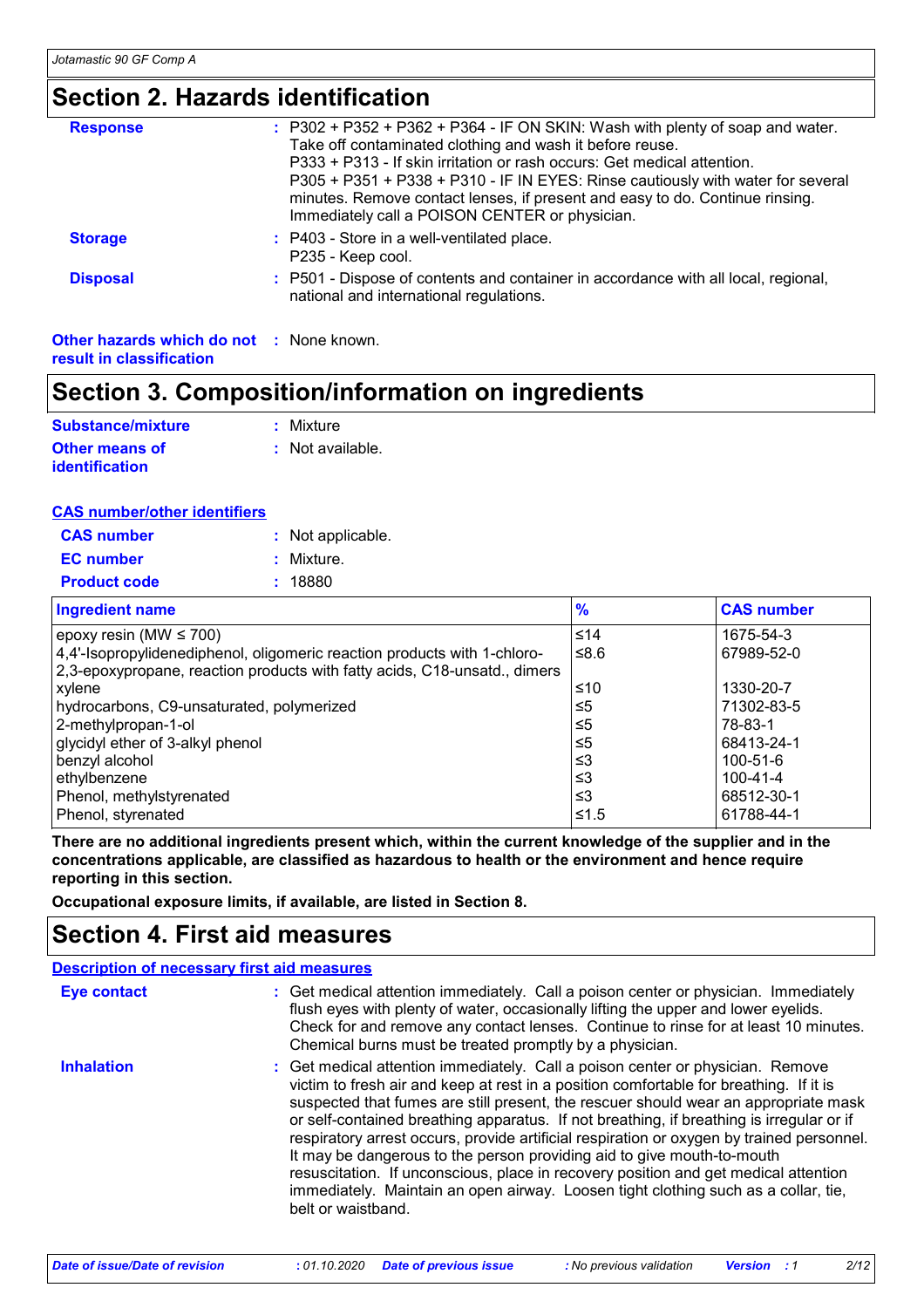# **Section 4. First aid measures**

| <b>Skin contact</b> | : Get medical attention immediately. Call a poison center or physician. Wash with<br>plenty of soap and water. Remove contaminated clothing and shoes. Wash<br>contaminated clothing thoroughly with water before removing it, or wear gloves.<br>Continue to rinse for at least 10 minutes. Chemical burns must be treated promptly<br>by a physician. In the event of any complaints or symptoms, avoid further exposure.<br>Wash clothing before reuse. Clean shoes thoroughly before reuse.                                                                                                                                                                                                                                                                                                                                                                                        |
|---------------------|----------------------------------------------------------------------------------------------------------------------------------------------------------------------------------------------------------------------------------------------------------------------------------------------------------------------------------------------------------------------------------------------------------------------------------------------------------------------------------------------------------------------------------------------------------------------------------------------------------------------------------------------------------------------------------------------------------------------------------------------------------------------------------------------------------------------------------------------------------------------------------------|
| <b>Ingestion</b>    | : Get medical attention immediately. Call a poison center or physician. Wash out<br>mouth with water. Remove dentures if any. Remove victim to fresh air and keep at<br>rest in a position comfortable for breathing. If material has been swallowed and the<br>exposed person is conscious, give small quantities of water to drink. Stop if the<br>exposed person feels sick as vomiting may be dangerous. Do not induce vomiting<br>unless directed to do so by medical personnel. If vomiting occurs, the head should<br>be kept low so that vomit does not enter the lungs. Chemical burns must be treated<br>promptly by a physician. Never give anything by mouth to an unconscious person.<br>If unconscious, place in recovery position and get medical attention immediately.<br>Maintain an open airway. Loosen tight clothing such as a collar, tie, belt or<br>waistband. |

#### **Most important symptoms/effects, acute and delayed**

| <b>Potential acute health effects</b> |                                                                                                                                                                                                                                                                                                                                                                                                                 |
|---------------------------------------|-----------------------------------------------------------------------------------------------------------------------------------------------------------------------------------------------------------------------------------------------------------------------------------------------------------------------------------------------------------------------------------------------------------------|
| <b>Eye contact</b>                    | : Causes serious eye damage.                                                                                                                                                                                                                                                                                                                                                                                    |
| <b>Inhalation</b>                     | : No known significant effects or critical hazards.                                                                                                                                                                                                                                                                                                                                                             |
| <b>Skin contact</b>                   | : Causes skin irritation. May cause an allergic skin reaction.                                                                                                                                                                                                                                                                                                                                                  |
| <b>Ingestion</b>                      | : No known significant effects or critical hazards.                                                                                                                                                                                                                                                                                                                                                             |
| <b>Over-exposure signs/symptoms</b>   |                                                                                                                                                                                                                                                                                                                                                                                                                 |
| <b>Eye contact</b>                    | : Adverse symptoms may include the following:<br>pain<br>watering<br>redness                                                                                                                                                                                                                                                                                                                                    |
| <b>Inhalation</b>                     | : No specific data.                                                                                                                                                                                                                                                                                                                                                                                             |
| <b>Skin contact</b>                   | : Adverse symptoms may include the following:<br>pain or irritation<br>redness<br>blistering may occur                                                                                                                                                                                                                                                                                                          |
| <b>Ingestion</b>                      | : Adverse symptoms may include the following:<br>stomach pains                                                                                                                                                                                                                                                                                                                                                  |
|                                       | <b>Indication of immediate medical attention and special treatment needed, if necessary</b>                                                                                                                                                                                                                                                                                                                     |
| <b>Notes to physician</b>             | : Treat symptomatically. Contact poison treatment specialist immediately if large<br>quantities have been ingested or inhaled.                                                                                                                                                                                                                                                                                  |
| <b>Specific treatments</b>            | : No specific treatment.                                                                                                                                                                                                                                                                                                                                                                                        |
| <b>Protection of first-aiders</b>     | : No action shall be taken involving any personal risk or without suitable training. If it<br>is suspected that fumes are still present, the rescuer should wear an appropriate<br>mask or self-contained breathing apparatus. It may be dangerous to the person<br>providing aid to give mouth-to-mouth resuscitation. Wash contaminated clothing<br>thoroughly with water before removing it, or wear gloves. |

**See toxicological information (Section 11)**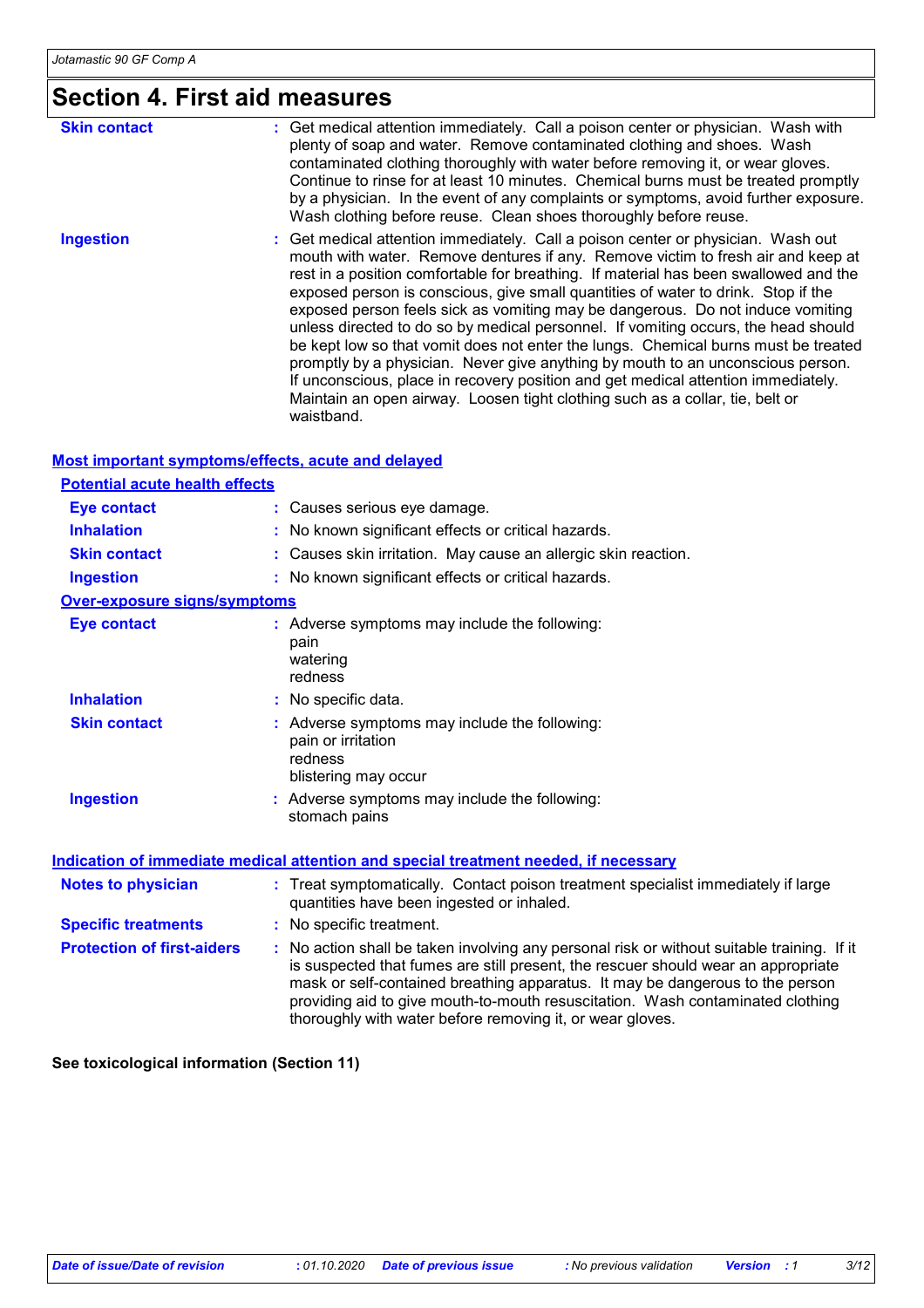## **Section 5. Firefighting measures**

| <b>Extinguishing media</b>                               |                                                                                                                                                                                                                                                                                                                                                                                                                                    |
|----------------------------------------------------------|------------------------------------------------------------------------------------------------------------------------------------------------------------------------------------------------------------------------------------------------------------------------------------------------------------------------------------------------------------------------------------------------------------------------------------|
| <b>Suitable extinguishing</b><br>media                   | : Use dry chemical, $CO2$ , water spray (fog) or foam.                                                                                                                                                                                                                                                                                                                                                                             |
| <b>Unsuitable extinguishing</b><br>media                 | : Do not use water jet.                                                                                                                                                                                                                                                                                                                                                                                                            |
| <b>Specific hazards arising</b><br>from the chemical     | : Flammable liquid and vapour. Runoff to sewer may create fire or explosion hazard.<br>In a fire or if heated, a pressure increase will occur and the container may burst, with<br>the risk of a subsequent explosion. This material is harmful to aquatic life with long<br>lasting effects. Fire water contaminated with this material must be contained and<br>prevented from being discharged to any waterway, sewer or drain. |
| <b>Hazardous thermal</b><br>decomposition products       | : Decomposition products may include the following materials:<br>carbon dioxide<br>carbon monoxide<br>halogenated compounds<br>metal oxide/oxides                                                                                                                                                                                                                                                                                  |
| <b>Special protective actions</b><br>for fire-fighters   | : Promptly isolate the scene by removing all persons from the vicinity of the incident if<br>there is a fire. No action shall be taken involving any personal risk or without<br>suitable training. Move containers from fire area if this can be done without risk.<br>Use water spray to keep fire-exposed containers cool.                                                                                                      |
| <b>Special protective</b><br>equipment for fire-fighters | : Fire-fighters should wear appropriate protective equipment and self-contained<br>breathing apparatus (SCBA) with a full face-piece operated in positive pressure<br>mode.                                                                                                                                                                                                                                                        |

# **Section 6. Accidental release measures**

#### **Personal precautions, protective equipment and emergency procedures**

| For non-emergency<br>personnel                              | : No action shall be taken involving any personal risk or without suitable training.<br>Evacuate surrounding areas. Keep unnecessary and unprotected personnel from<br>entering. Do not touch or walk through spilt material. Shut off all ignition sources.<br>No flares, smoking or flames in hazard area. Do not breathe vapour or mist.<br>Provide adequate ventilation. Wear appropriate respirator when ventilation is<br>inadequate. Put on appropriate personal protective equipment.                                                                                                                                                                                                                                                                           |
|-------------------------------------------------------------|-------------------------------------------------------------------------------------------------------------------------------------------------------------------------------------------------------------------------------------------------------------------------------------------------------------------------------------------------------------------------------------------------------------------------------------------------------------------------------------------------------------------------------------------------------------------------------------------------------------------------------------------------------------------------------------------------------------------------------------------------------------------------|
|                                                             | For emergency responders : If specialised clothing is required to deal with the spillage, take note of any<br>information in Section 8 on suitable and unsuitable materials. See also the<br>information in "For non-emergency personnel".                                                                                                                                                                                                                                                                                                                                                                                                                                                                                                                              |
| <b>Environmental precautions</b>                            | : Avoid dispersal of spilt material and runoff and contact with soil, waterways, drains<br>and sewers. Inform the relevant authorities if the product has caused environmental<br>pollution (sewers, waterways, soil or air). Water polluting material. May be harmful<br>to the environment if released in large quantities.                                                                                                                                                                                                                                                                                                                                                                                                                                           |
| <b>Methods and material for containment and cleaning up</b> |                                                                                                                                                                                                                                                                                                                                                                                                                                                                                                                                                                                                                                                                                                                                                                         |
| <b>Small spill</b>                                          | : Stop leak if without risk. Move containers from spill area. Use spark-proof tools and<br>explosion-proof equipment. Dilute with water and mop up if water-soluble.<br>Alternatively, or if water-insoluble, absorb with an inert dry material and place in an<br>appropriate waste disposal container. Dispose of via a licensed waste disposal<br>contractor.                                                                                                                                                                                                                                                                                                                                                                                                        |
| <b>Large spill</b>                                          | : Stop leak if without risk. Move containers from spill area. Use spark-proof tools and<br>explosion-proof equipment. Approach the release from upwind. Prevent entry into<br>sewers, water courses, basements or confined areas. Wash spillages into an<br>effluent treatment plant or proceed as follows. Contain and collect spillage with non-<br>combustible, absorbent material e.g. sand, earth, vermiculite or diatomaceous earth<br>and place in container for disposal according to local regulations (see Section 13).<br>Dispose of via a licensed waste disposal contractor. Contaminated absorbent<br>material may pose the same hazard as the spilt product. Note: see Section 1 for<br>emergency contact information and Section 13 for waste disposal. |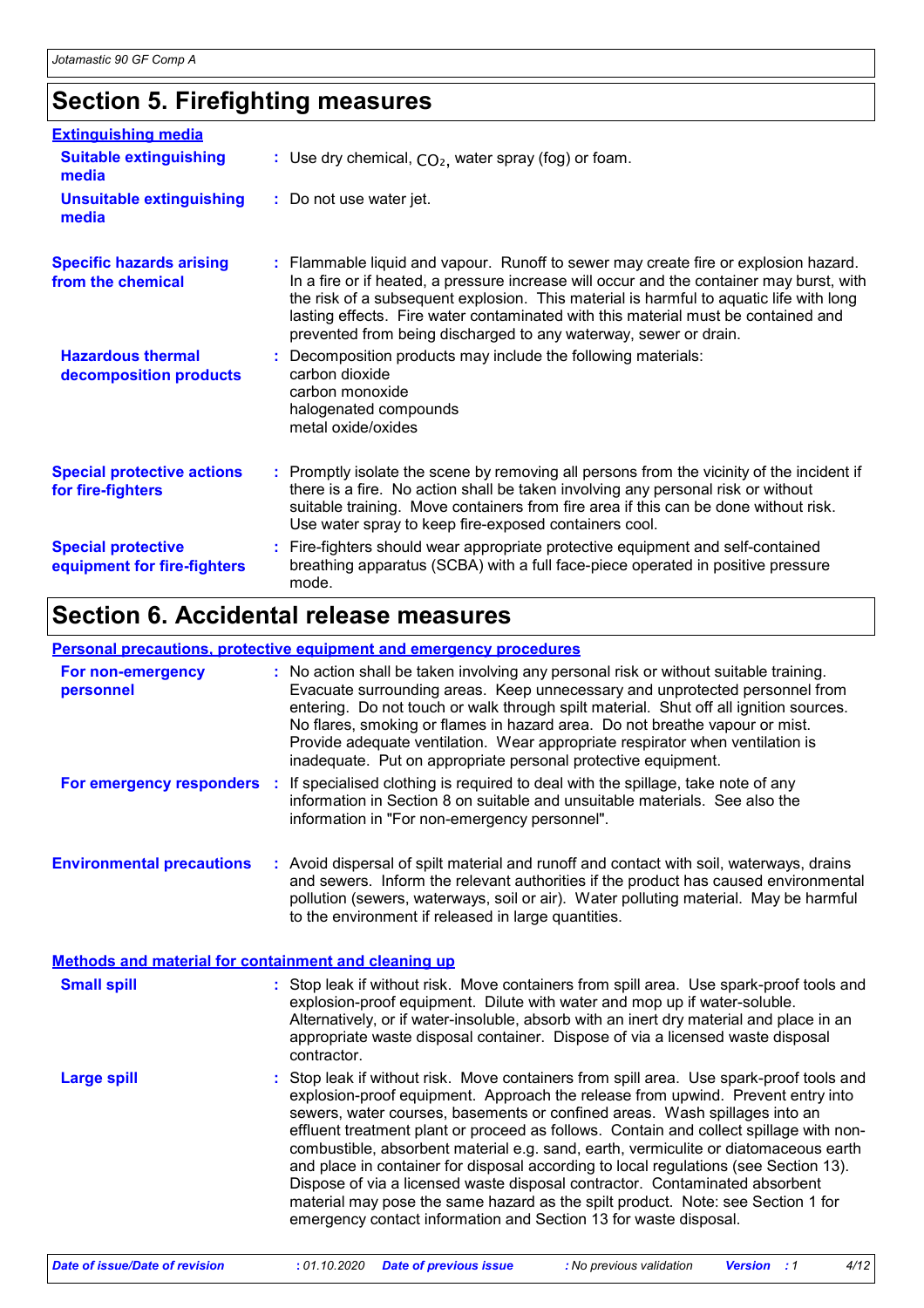# **Section 7. Handling and storage**

| <b>Precautions for safe handling</b>                                      |                                                                                                                                                                                                                                                                                                                                                                                                                                                                                                                                                                                                                                                                                                                                                                                                                                                                                                                                                                                                                                 |
|---------------------------------------------------------------------------|---------------------------------------------------------------------------------------------------------------------------------------------------------------------------------------------------------------------------------------------------------------------------------------------------------------------------------------------------------------------------------------------------------------------------------------------------------------------------------------------------------------------------------------------------------------------------------------------------------------------------------------------------------------------------------------------------------------------------------------------------------------------------------------------------------------------------------------------------------------------------------------------------------------------------------------------------------------------------------------------------------------------------------|
| <b>Protective measures</b>                                                | : Put on appropriate personal protective equipment (see Section 8). Persons with a<br>history of skin sensitization problems should not be employed in any process in<br>which this product is used. Do not get in eyes or on skin or clothing. Do not breathe<br>vapour or mist. Do not ingest. Avoid release to the environment. Use only with<br>adequate ventilation. Wear appropriate respirator when ventilation is inadequate.<br>Do not enter storage areas and confined spaces unless adequately ventilated. Keep<br>in the original container or an approved alternative made from a compatible material,<br>kept tightly closed when not in use. Store and use away from heat, sparks, open<br>flame or any other ignition source. Use explosion-proof electrical (ventilating,<br>lighting and material handling) equipment. Use only non-sparking tools. Take<br>precautionary measures against electrostatic discharges. Empty containers retain<br>product residue and can be hazardous. Do not reuse container. |
| <b>Advice on general</b><br>occupational hygiene                          | : Eating, drinking and smoking should be prohibited in areas where this material is<br>handled, stored and processed. Workers should wash hands and face before<br>eating, drinking and smoking. Remove contaminated clothing and protective<br>equipment before entering eating areas. See also Section 8 for additional<br>information on hygiene measures.                                                                                                                                                                                                                                                                                                                                                                                                                                                                                                                                                                                                                                                                   |
| <b>Conditions for safe storage,</b><br>including any<br>incompatibilities | : Store in accordance with local regulations. Store in a segregated and approved<br>area. Store in original container protected from direct sunlight in a dry, cool and well-<br>ventilated area, away from incompatible materials (see Section 10) and food and<br>drink. Store locked up. Eliminate all ignition sources. Separate from oxidizing<br>materials. Keep container tightly closed and sealed until ready for use. Containers<br>that have been opened must be carefully resealed and kept upright to prevent<br>leakage. Do not store in unlabelled containers. Use appropriate containment to<br>avoid environmental contamination. See Section 10 for incompatible materials<br>before handling or use.                                                                                                                                                                                                                                                                                                         |

### **Section 8. Exposure controls/personal protection**

#### **Control parameters**

**Occupational exposure limits**

| <b>Ingredient name</b> | <b>Exposure limits</b>                    |
|------------------------|-------------------------------------------|
| xylene                 | ACGIH TLV (United States, 3/2020).        |
|                        | STEL: 651 mg/m <sup>3</sup> 15 minutes.   |
|                        | STEL: 150 ppm 15 minutes.                 |
|                        | TWA: $434$ mg/m <sup>3</sup> 8 hours.     |
|                        | TWA: 100 ppm 8 hours.                     |
| 2-methylpropan-1-ol    | ACGIH TLV (United States, 3/2020).        |
|                        | TWA: $152 \text{ mg/m}^3$ 8 hours.        |
|                        | TWA: 50 ppm 8 hours.                      |
| ethylbenzene           | ACGIH TLV (United States, 3/2020). Notes: |
|                        | Κ                                         |
|                        | TWA: 20 ppm 8 hours. Form:                |

| <b>Appropriate engineering</b><br><b>controls</b> | : Use only with adequate ventilation. Use process enclosures, local exhaust<br>ventilation or other engineering controls to keep worker exposure to airborne<br>contaminants below any recommended or statutory limits. The engineering controls<br>also need to keep gas, vapour or dust concentrations below any lower explosive<br>limits. Use explosion-proof ventilation equipment. |
|---------------------------------------------------|------------------------------------------------------------------------------------------------------------------------------------------------------------------------------------------------------------------------------------------------------------------------------------------------------------------------------------------------------------------------------------------|
| <b>Environmental exposure</b><br><b>controls</b>  | : Emissions from ventilation or work process equipment should be checked to ensure<br>they comply with the requirements of environmental protection legislation. In some<br>cases, fume scrubbers, filters or engineering modifications to the process<br>equipment will be necessary to reduce emissions to acceptable levels.                                                          |

#### **Individual protection measures**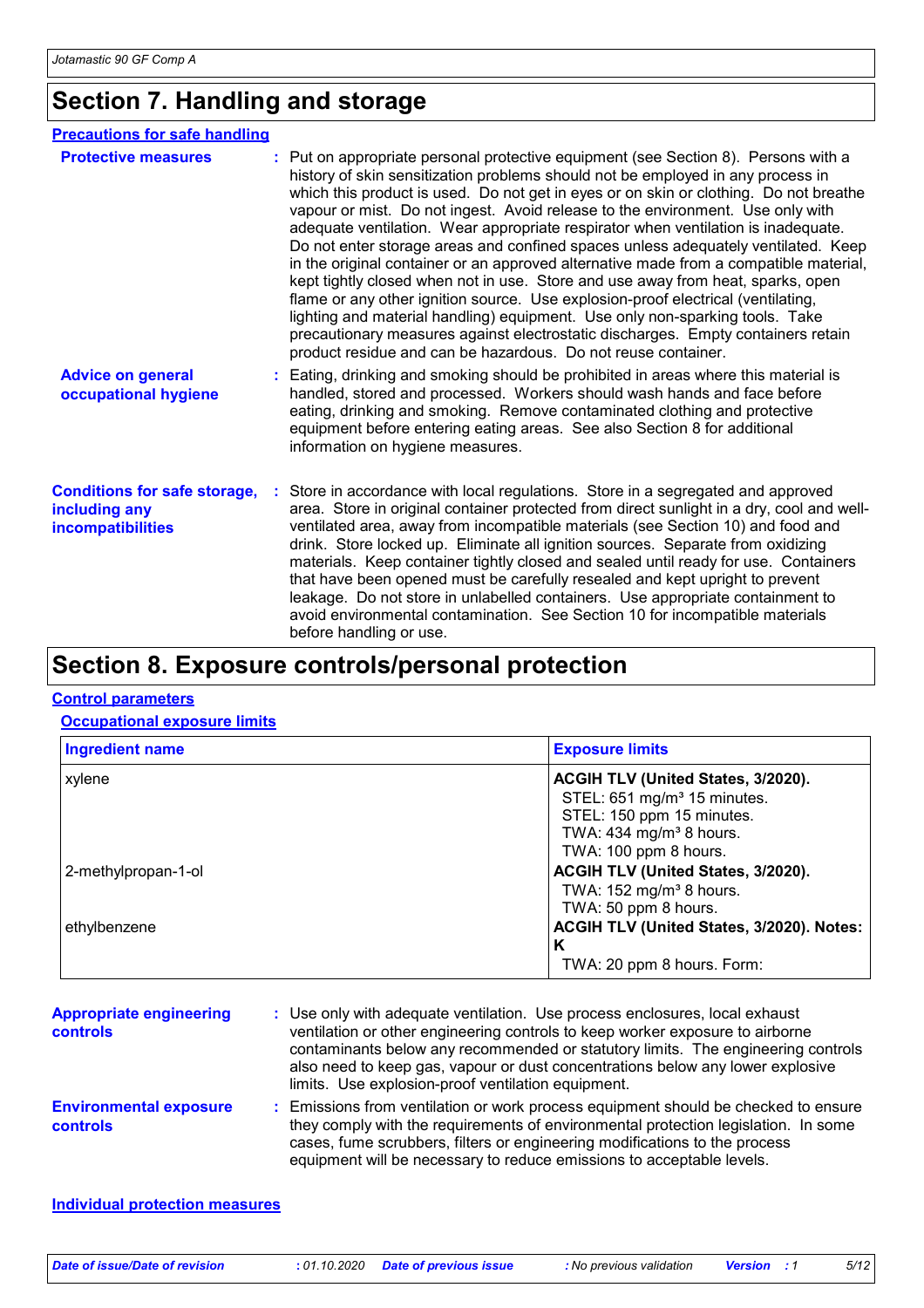# **Section 8. Exposure controls/personal protection**

| <b>Hygiene measures</b>       | : Wash hands, forearms and face thoroughly after handling chemical products, before<br>eating, smoking and using the lavatory and at the end of the working period.<br>Appropriate techniques should be used to remove potentially contaminated clothing.<br>Contaminated work clothing should not be allowed out of the workplace. Wash<br>contaminated clothing before reusing. Ensure that eyewash stations and safety<br>showers are close to the workstation location.                                                                                                                                                                                                                                                                                                                                                                                                                                                                                                                                                                                                                                                                              |
|-------------------------------|----------------------------------------------------------------------------------------------------------------------------------------------------------------------------------------------------------------------------------------------------------------------------------------------------------------------------------------------------------------------------------------------------------------------------------------------------------------------------------------------------------------------------------------------------------------------------------------------------------------------------------------------------------------------------------------------------------------------------------------------------------------------------------------------------------------------------------------------------------------------------------------------------------------------------------------------------------------------------------------------------------------------------------------------------------------------------------------------------------------------------------------------------------|
| <b>Eye/face protection</b>    | Safety eyewear complying to EN 166 should be used when a risk assessment<br>indicates this is necessary to avoid exposure to liquid splashes, mists, gases or<br>dusts. If contact is possible, the following protection should be worn, unless the<br>assessment indicates a higher degree of protection: chemical splash goggles and/<br>or face shield. If inhalation hazards exist, a full-face respirator may be required<br>instead.                                                                                                                                                                                                                                                                                                                                                                                                                                                                                                                                                                                                                                                                                                               |
| <b>Skin protection</b>        |                                                                                                                                                                                                                                                                                                                                                                                                                                                                                                                                                                                                                                                                                                                                                                                                                                                                                                                                                                                                                                                                                                                                                          |
| <b>Hand protection</b>        | : There is no one glove material or combination of materials that will give unlimited<br>resistance to any individual or combination of chemicals.<br>The breakthrough time must be greater than the end use time of the product.<br>The instructions and information provided by the glove manufacturer on use,<br>storage, maintenance and replacement must be followed.<br>Gloves should be replaced regularly and if there is any sign of damage to the glove<br>material.<br>Always ensure that gloves are free from defects and that they are stored and used<br>correctly.<br>The performance or effectiveness of the glove may be reduced by physical/chemical<br>damage and poor maintenance.<br>Barrier creams may help to protect the exposed areas of the skin but should not be<br>applied once exposure has occurred.<br>Wear suitable gloves tested to EN374.<br>Recommended, gloves(breakthrough time) > 8 hours: Viton®, Responder, 4H,<br>Teflon<br>Not recommended, gloves(breakthrough time) < 1 hour: PVC<br>May be used, gloves(breakthrough time) 4 - 8 hours: butyl rubber, nitrile rubber,<br>neoprene, polyvinyl alcohol (PVA) |
| <b>Body protection</b>        | : Personal protective equipment for the body should be selected based on the task<br>being performed and the risks involved and should be approved by a specialist<br>before handling this product. When there is a risk of ignition from static electricity,<br>wear anti-static protective clothing. For the greatest protection from static<br>discharges, clothing should include anti-static overalls, boots and gloves.                                                                                                                                                                                                                                                                                                                                                                                                                                                                                                                                                                                                                                                                                                                            |
| <b>Other skin protection</b>  | : Appropriate footwear and any additional skin protection measures should be<br>selected based on the task being performed and the risks involved and should be<br>approved by a specialist before handling this product.                                                                                                                                                                                                                                                                                                                                                                                                                                                                                                                                                                                                                                                                                                                                                                                                                                                                                                                                |
| <b>Respiratory protection</b> | If workers are exposed to concentrations above the exposure limit, they must use a<br>respirator according to EN 140. Use respiratory mask with charcoal and dust filter<br>when spraying this product, according to EN 14387(as filter combination A2-P2). In<br>confined spaces, use compressed-air or fresh-air respiratory equipment. When use<br>of roller or brush, consider use of charcoalfilter.                                                                                                                                                                                                                                                                                                                                                                                                                                                                                                                                                                                                                                                                                                                                                |

# **Section 9. Physical and chemical properties**

| <b>Appearance</b>              |                                                                                                              |
|--------------------------------|--------------------------------------------------------------------------------------------------------------|
| <b>Physical state</b>          | $:$ Liquid.                                                                                                  |
| <b>Colour</b>                  | : Various                                                                                                    |
| <b>Odour</b>                   | : Characteristic.                                                                                            |
| <b>Odour threshold</b>         | : Not applicable.                                                                                            |
| pH                             | : Not applicable.                                                                                            |
| <b>Melting point</b>           | : Not applicable.                                                                                            |
| <b>Boiling point</b>           | Lowest known value: 108°C (226.4°F) (2-methylpropan-1-ol). Weighted average:<br>228.81°C (443.9°F)           |
| <b>Flash point</b>             | : Closed cup: $33^{\circ}$ C (91.4 $^{\circ}$ F)                                                             |
| Date of issue/Date of revision | 6/12<br>: 01.10.2020<br><b>Date of previous issue</b><br>: No previous validation<br><b>Version</b><br>- : 1 |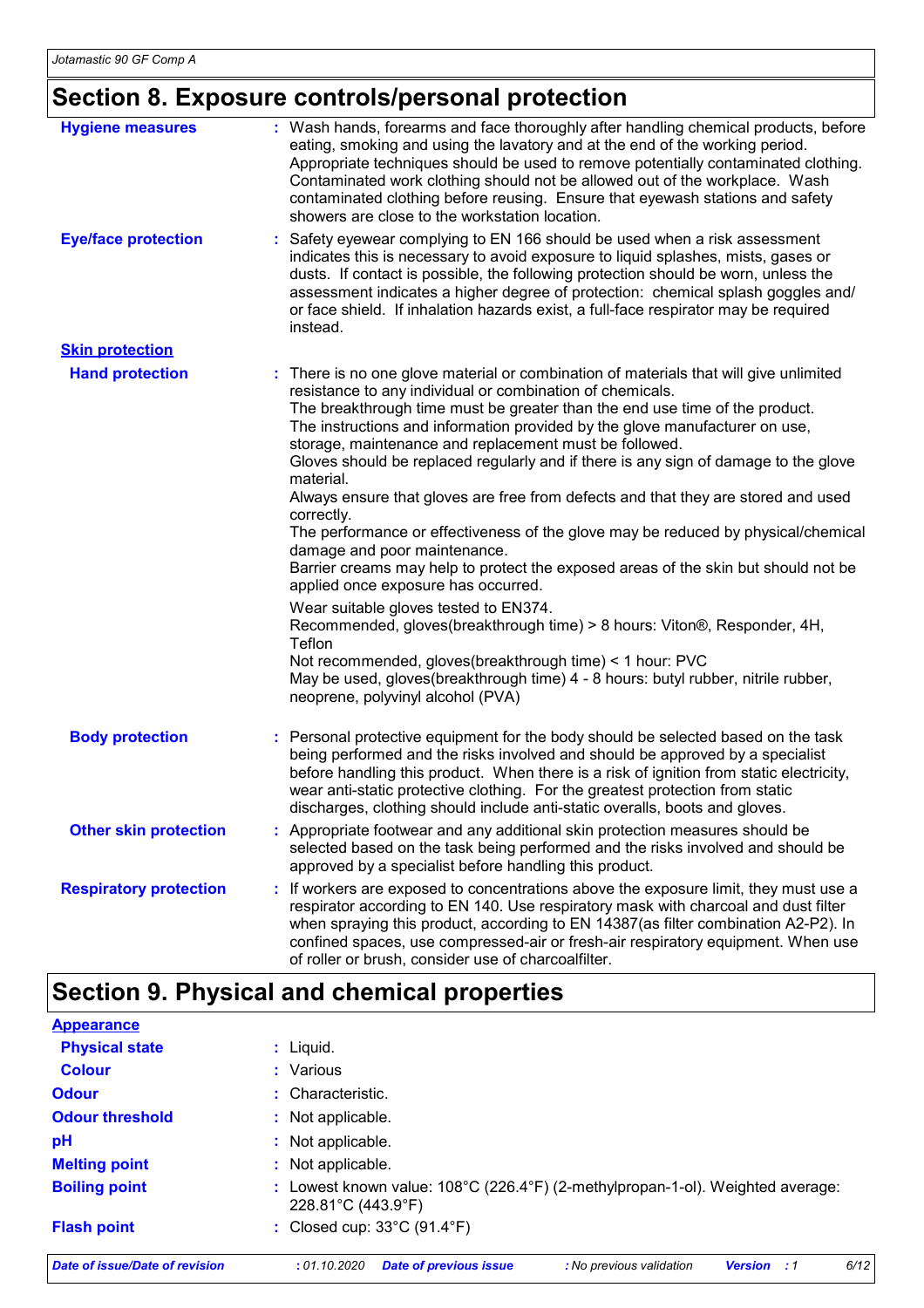### **Section 9. Physical and chemical properties**

| <b>Evaporation rate</b>                           | : Highest known value: 0.84 (ethylbenzene) Weighted average: 0.6compared with<br>butyl acetate                                              |
|---------------------------------------------------|---------------------------------------------------------------------------------------------------------------------------------------------|
| <b>Flammability (solid, gas)</b>                  | : Not applicable.                                                                                                                           |
| Lower and upper explosive<br>(flammable) limits   | $: 0.8 - 13\%$                                                                                                                              |
| <b>Vapour pressure</b>                            | : Highest known value: <1.6 kPa (<12 mm Hg) (at $20^{\circ}$ C) (2-methylpropan-1-ol).<br>Weighted average: 0.37 kPa (2.78 mm Hg) (at 20°C) |
| <b>Vapour density</b>                             | : Highest known value: 11.7 (Air = 1) (epoxy resin (MW $\leq$ 700)). Weighted average:<br>7.74 $(Air = 1)$                                  |
| <b>Density</b>                                    | $: 1.506$ to 1.589 g/cm <sup>3</sup>                                                                                                        |
| <b>Solubility</b>                                 | : Insoluble in the following materials: cold water and hot water.                                                                           |
| <b>Partition coefficient: n-</b><br>octanol/water | : Not available.                                                                                                                            |
| <b>Auto-ignition temperature</b>                  | : Lowest known value: >375°C (>707°F) (hydrocarbons, c9-unsatd., polymd.).                                                                  |
| <b>Decomposition temperature</b>                  | : Not available.                                                                                                                            |
| <b>Viscosity</b>                                  | : Kinematic (40°C): >0.205 cm <sup>2</sup> /s (>20.5 mm <sup>2</sup> /s)                                                                    |

## **Section 10. Stability and reactivity**

| <b>Reactivity</b>                            | : No specific test data related to reactivity available for this product or its ingredients.                                                                                 |
|----------------------------------------------|------------------------------------------------------------------------------------------------------------------------------------------------------------------------------|
| <b>Chemical stability</b>                    | : The product is stable.                                                                                                                                                     |
| <b>Possibility of hazardous</b><br>reactions | : Under normal conditions of storage and use, hazardous reactions will not occur.                                                                                            |
| <b>Conditions to avoid</b>                   | : Avoid all possible sources of ignition (spark or flame). Do not pressurise, cut, weld,<br>braze, solder, drill, grind or expose containers to heat or sources of ignition. |
| <b>Incompatible materials</b>                | : Reactive or incompatible with the following materials:<br>oxidizing materials                                                                                              |
| <b>Hazardous decomposition</b><br>products   | : Under normal conditions of storage and use, hazardous decomposition products<br>should not be produced.                                                                    |

### **Section 11. Toxicological information**

#### **Information on toxicological effects**

#### **Acute toxicity**

| <b>Product/ingredient name</b> | <b>Result</b>                 | <b>Species</b> | <b>Dose</b>             | <b>Exposure</b> |
|--------------------------------|-------------------------------|----------------|-------------------------|-----------------|
| epoxy resin (MW $\leq$ 700)    | LD50 Dermal                   | Rabbit         | $20$ g/kg               |                 |
|                                | LD50 Oral                     | Mouse          | 15600 mg/kg             |                 |
| xylene                         | <b>LC50 Inhalation Vapour</b> | Rat            | $20 \text{ mg/l}$       | 4 hours         |
|                                | LD50 Oral                     | Rat            | 4300 mg/kg              |                 |
|                                | <b>TDLo Dermal</b>            | Rabbit         | 4300 mg/kg              |                 |
| 2-methylpropan-1-ol            | <b>LC50 Inhalation Vapour</b> | Rat            | 19200 mg/m <sup>3</sup> | 4 hours         |
|                                | LD50 Dermal                   | Rabbit         | 3400 mg/kg              |                 |
|                                | LD50 Oral                     | Rat            | 2460 mg/kg              |                 |
| benzyl alcohol                 | LD50 Oral                     | Rat            | 1230 mg/kg              |                 |
| ethylbenzene                   | <b>LC50 Inhalation Vapour</b> | Rat - Male     | $17.8$ mg/l             | 4 hours         |
|                                | LD50 Dermal                   | Rabbit         | >5000 mg/kg             |                 |
|                                | LD50 Oral                     | Rat            | 3500 mg/kg              |                 |
| Phenol, styrenated             | LD50 Dermal                   | Rabbit         | >5010 mg/kg             |                 |
|                                | LD50 Oral                     | Rat            | 2500 mg/kg              |                 |

**Irritation/Corrosion**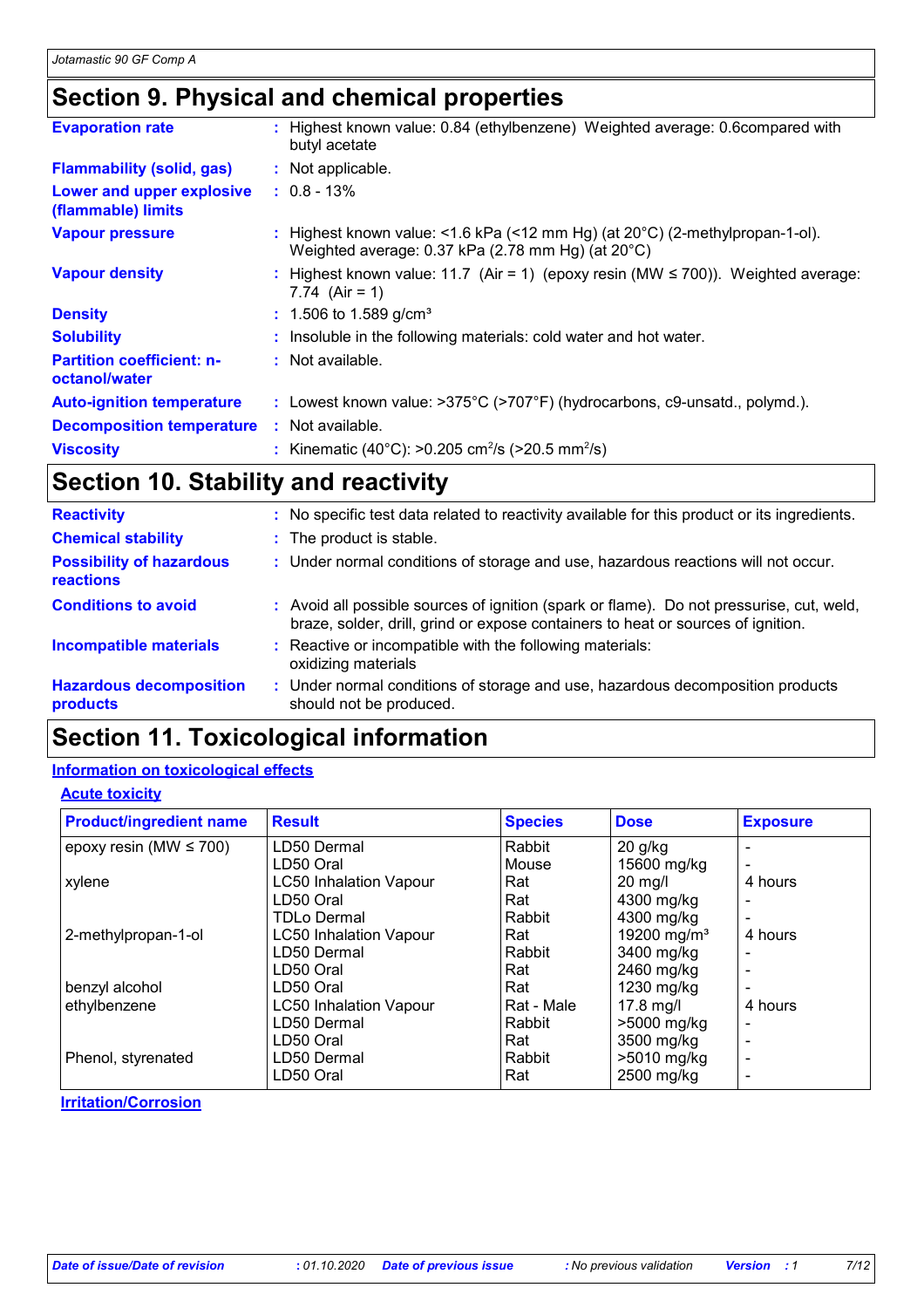# **Section 11. Toxicological information**

| <b>Product/ingredient name</b> | <b>Result</b>                                                        | <b>Species</b>                                         | <b>Score</b> | <b>Exposure</b>                  | <b>Observation</b> |
|--------------------------------|----------------------------------------------------------------------|--------------------------------------------------------|--------------|----------------------------------|--------------------|
| epoxy resin (MW $\leq$ 700)    | Eyes - Severe irritant                                               | Rabbit                                                 |              | 24 hours 2                       |                    |
|                                | Skin - Mild irritant                                                 | Rabbit                                                 |              | milligrams<br>500<br>milligrams  |                    |
| xylene                         | Eyes - Mild irritant                                                 | Rabbit                                                 |              | 87 milligrams                    |                    |
|                                | Skin - Mild irritant                                                 | Rat                                                    |              | 8 hours 60<br>microliters        |                    |
| 2-methylpropan-1-ol            | Eyes - Irritant                                                      | Mammal -<br>species<br>unspecified                     |              |                                  |                    |
|                                | Skin - Mild irritant                                                 | Mammal -<br>species<br>unspecified                     |              |                                  |                    |
| benzyl alcohol                 | Eyes - Mild irritant                                                 | Mammal -<br>species<br>unspecified                     |              |                                  |                    |
| Phenol, methylstyrenated       | Skin - Mild irritant                                                 | Mammal -<br>species<br>unspecified                     |              |                                  |                    |
| Phenol, styrenated             | Eyes - Mild irritant<br>Skin - Mild irritant<br>Skin - Mild irritant | Rabbit<br>Rabbit<br>Mammal -<br>species<br>unspecified |              | 0.1 Mililiters<br>0.5 Mililiters | -                  |

#### **Sensitisation**

| <b>Product/ingredient name</b>               | <b>Route of</b><br>exposure | <b>Species</b>                  | <b>Result</b> |
|----------------------------------------------|-----------------------------|---------------------------------|---------------|
| $ epoxy$ resin (MW $\leq 700$ )              | skin                        | Mammal - species<br>unspecified | Sensitising   |
| hydrocarbons,<br>C9-unsaturated, polymerized | skin                        | Mammal - species<br>unspecified | Sensitising   |
| glycidyl ether of 3-alkyl<br>phenol          | skin                        | Mammal - species<br>unspecified | Sensitising   |
| Phenol, methylstyrenated                     | skin                        | Mammal - species<br>unspecified | Sensitising   |
| Phenol, styrenated                           | skin                        | Mammal - species<br>unspecified | Sensitising   |

#### **Mutagenicity**

Not available.

#### **Carcinogenicity**

Not available.

#### **Reproductive toxicity**

Not available.

#### **Teratogenicity**

Not available.

#### **Specific target organ toxicity (single exposure)**

| <b>Name</b>         | <b>Category</b>           | <b>Route of</b><br>exposure        | <b>Target organs</b>                                         |
|---------------------|---------------------------|------------------------------------|--------------------------------------------------------------|
| xylene              | Category 3                | Not applicable.                    | <b>Respiratory tract</b><br>irritation                       |
| 2-methylpropan-1-ol | Category 3<br>∣Category 3 | Not applicable.<br>Not applicable. | l Narcotic effects<br><b>Respiratory tract</b><br>irritation |

#### **Specific target organ toxicity (repeated exposure)**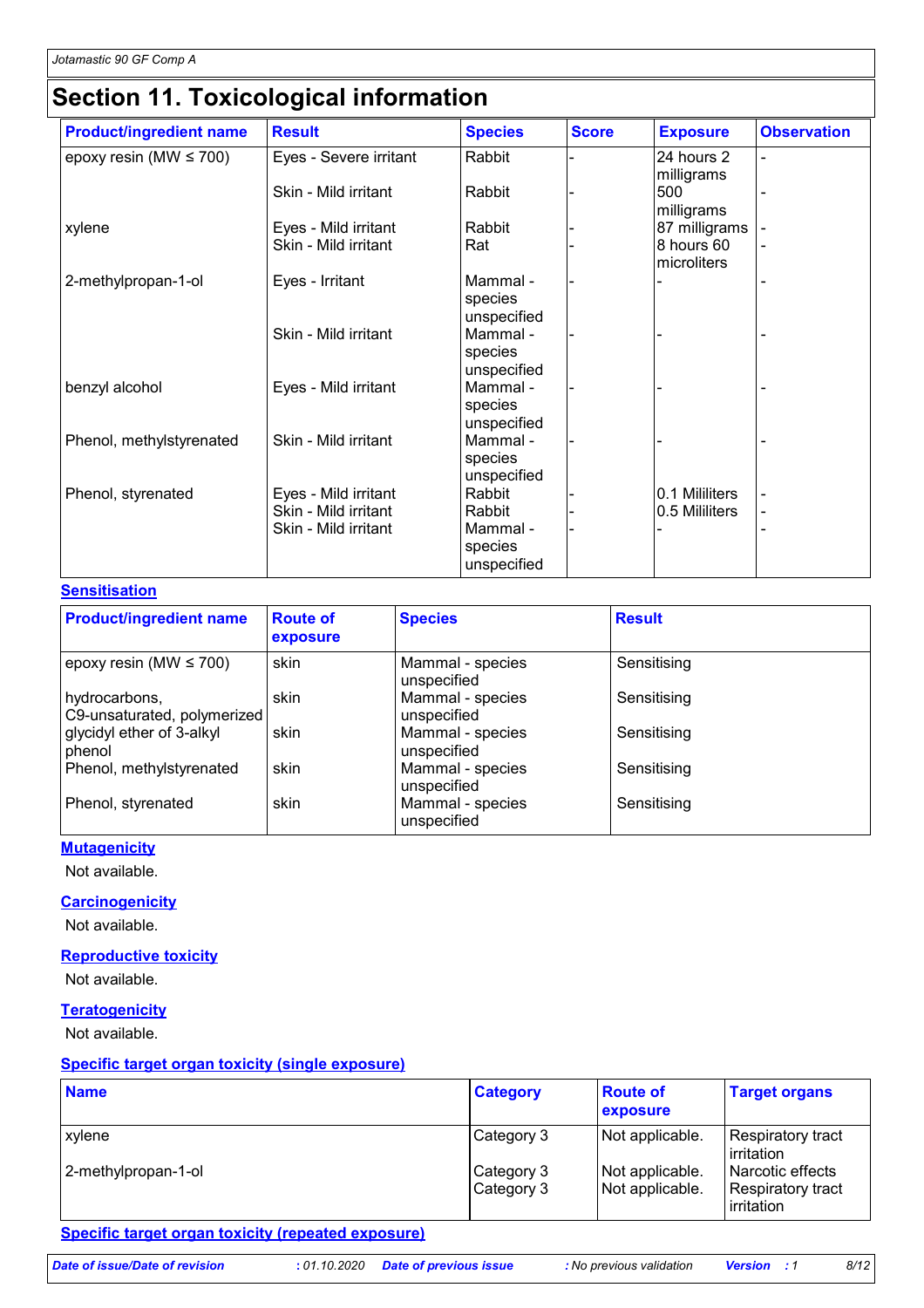# **Section 11. Toxicological information**

| <b>Name</b>  | <b>Category</b> | <b>Route of</b><br>exposure | <b>Target organs</b> |
|--------------|-----------------|-----------------------------|----------------------|
| ethylbenzene | Category 2      | Not determined              | hearing organs       |

#### **Aspiration hazard**

| <b>Name</b>  | Result                                |
|--------------|---------------------------------------|
| xvlene       | <b>ASPIRATION HAZARD - Category 1</b> |
| ethylbenzene | <b>ASPIRATION HAZARD - Category 1</b> |

| <b>Information on likely routes</b><br>of exposure | : Not available.                                                                                       |  |  |
|----------------------------------------------------|--------------------------------------------------------------------------------------------------------|--|--|
| <b>Potential acute health effects</b>              |                                                                                                        |  |  |
| <b>Eye contact</b>                                 | : Causes serious eye damage.                                                                           |  |  |
| <b>Inhalation</b>                                  | No known significant effects or critical hazards.                                                      |  |  |
| <b>Skin contact</b>                                | Causes skin irritation. May cause an allergic skin reaction.                                           |  |  |
| <b>Ingestion</b>                                   | No known significant effects or critical hazards.                                                      |  |  |
|                                                    | Symptoms related to the physical, chemical and toxicological characteristics                           |  |  |
| <b>Eye contact</b>                                 | : Adverse symptoms may include the following:<br>pain<br>watering<br>redness                           |  |  |
| <b>Inhalation</b>                                  | : No specific data.                                                                                    |  |  |
| <b>Skin contact</b>                                | : Adverse symptoms may include the following:<br>pain or irritation<br>redness<br>blistering may occur |  |  |
| <b>Ingestion</b>                                   | : Adverse symptoms may include the following:<br>stomach pains                                         |  |  |
|                                                    | Delayed and immediate effects as well as chronic effects from short and long-term exposure             |  |  |
| <b>Short term exposure</b>                         |                                                                                                        |  |  |
| <b>Potential immediate</b><br>effects              | : Not available.                                                                                       |  |  |
| <b>Potential delayed effects</b>                   | : Not available.                                                                                       |  |  |
| <b>Long term exposure</b>                          |                                                                                                        |  |  |
| <b>Potential immediate</b><br>effects              | : Not available.                                                                                       |  |  |
| <b>Potential delayed effects</b>                   | : Not available.                                                                                       |  |  |
| <b>Potential chronic health effects</b>            |                                                                                                        |  |  |
| Not available.                                     |                                                                                                        |  |  |
| <b>General</b>                                     | Once sensitized, a severe allergic reaction may occur when subsequently exposed<br>to very low levels. |  |  |
| <b>Carcinogenicity</b>                             | No known significant effects or critical hazards.                                                      |  |  |
| <b>Mutagenicity</b>                                | No known significant effects or critical hazards.                                                      |  |  |
| <b>Teratogenicity</b>                              | No known significant effects or critical hazards.                                                      |  |  |
| <b>Developmental effects</b>                       | : No known significant effects or critical hazards.                                                    |  |  |

**Fertility effects :** No known significant effects or critical hazards.

| <b>Numerical measures of toxicity</b> |  |
|---------------------------------------|--|
| <b>Acute toxicity estimates</b>       |  |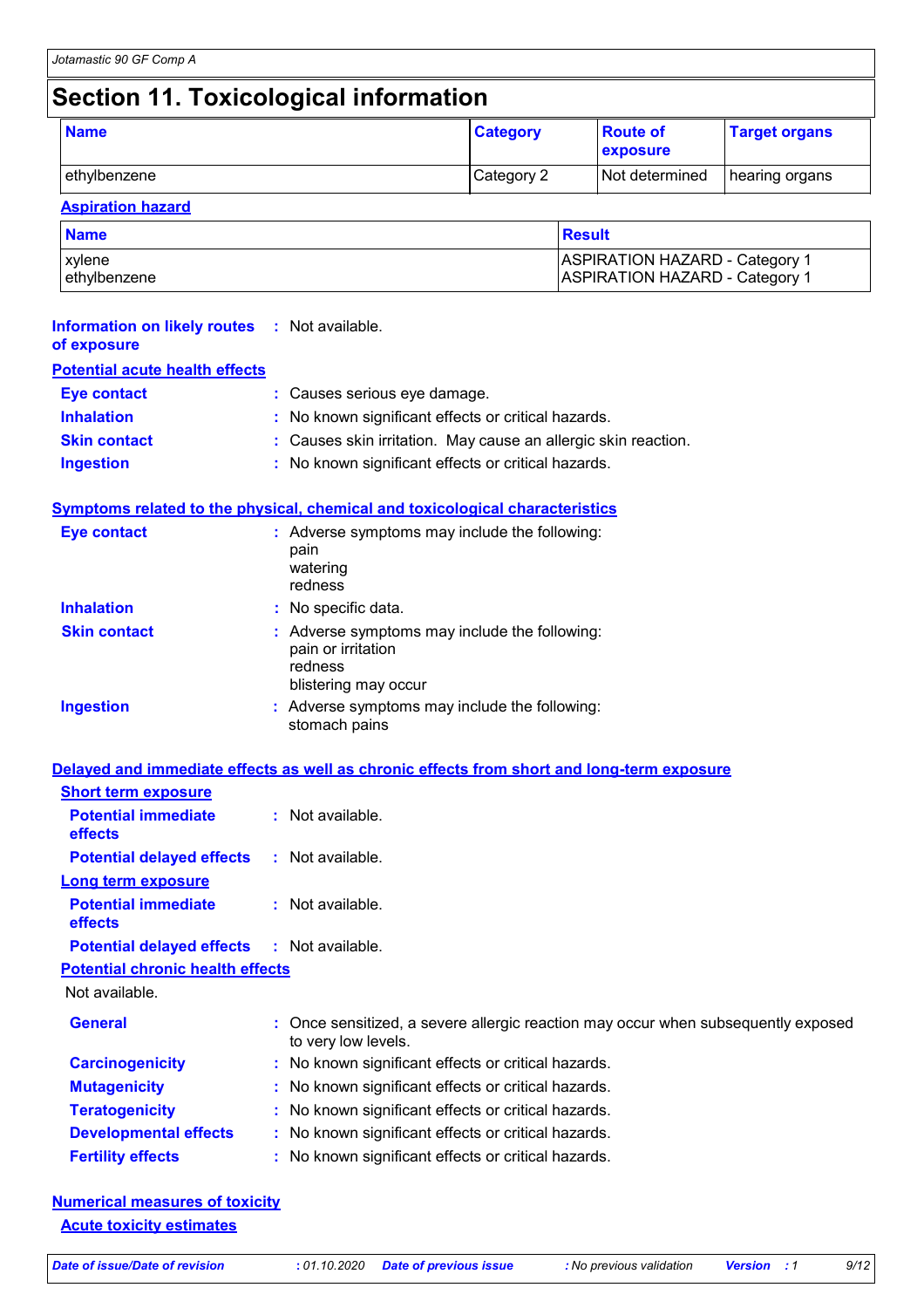### **Section 11. Toxicological information**

| <b>Route</b>         | <b>ATE value</b> |
|----------------------|------------------|
| Oral                 | 49200 mg/kg      |
| Dermal               | 19349.16 mg/kg   |
| Inhalation (vapours) | 164.51 mg/l      |

## **Section 12. Ecological information**

#### **Toxicity**

| <b>Product/ingredient name</b> | <b>Result</b>                      | <b>Species</b>             | <b>Exposure</b> |  |
|--------------------------------|------------------------------------|----------------------------|-----------------|--|
| epoxy resin (MW $\leq$ 700)    | Acute EC50 1.4 mg/l                | Daphnia                    | 48 hours        |  |
|                                | Acute LC50 3.1 mg/l                | Fish - pimephales promelas | 96 hours        |  |
|                                | Chronic NOEC 0.3 mg/l              | Fish                       | 21 days         |  |
| 2-methylpropan-1-ol            | Chronic NOEC 4000 µg/l Fresh water | Daphnia - Daphnia magna    | 21 days         |  |
| ethylbenzene                   | Acute EC50 7.2 mg/l                | Algae                      | 48 hours        |  |
|                                | Acute EC50 2.93 mg/l               | Daphnia                    | 48 hours        |  |
|                                | Acute LC50 4.2 mg/l                | Fish                       | 96 hours        |  |
| Phenol, styrenated             | Acute EC50 100 mg/l                | Algae                      | 72 hours        |  |
|                                | Acute EC50 54 mg/l                 | Daphnia                    | 48 hours        |  |
|                                | Acute LC50 25.8 mg/l               | Fish                       | 96 hours        |  |

#### **Persistence and degradability**

| <b>Product/ingredient name</b> | <b>Aquatic half-life</b> | <b>Photolysis</b> | <b>Biodegradability</b> |
|--------------------------------|--------------------------|-------------------|-------------------------|
| epoxy resin (MW $\leq 700$ )   |                          |                   | Not readily             |
| xylene                         |                          |                   | <b>Readily</b>          |
| benzyl alcohol                 |                          |                   | <b>IReadily</b>         |
| ethylbenzene                   |                          |                   | <b>IReadily</b>         |

#### **Bioaccumulative potential**

| <b>Product/ingredient name</b> | $LogP_{ow}$  | <b>BCF</b>  | <b>Potential</b> |
|--------------------------------|--------------|-------------|------------------|
| epoxy resin (MW $\leq$ 700)    | 2.64 to 3.78 | 31          | low              |
| xylene                         | 3.12         | 8.1 to 25.9 | low              |
| hydrocarbons,                  | 3.627        |             | low              |
| C9-unsaturated, polymerized    |              |             |                  |
| 2-methylpropan-1-ol            |              |             | low              |
| benzyl alcohol                 | 0.87         | < 100       | low              |
| ethylbenzene                   | 3.6          |             | low              |
| Phenol, methylstyrenated       | 3.627        |             | low              |

#### **Mobility in soil**

**Soil/water partition coefficient (KOC)**

**:** Not available.

**Other adverse effects** : No known significant effects or critical hazards.

### **Section 13. Disposal considerations**

**Disposal methods :**

The generation of waste should be avoided or minimised wherever possible. Disposal of this product, solutions and any by-products should at all times comply with the requirements of environmental protection and waste disposal legislation and any regional local authority requirements. Dispose of surplus and nonrecyclable products via a licensed waste disposal contractor. Waste should not be disposed of untreated to the sewer unless fully compliant with the requirements of all authorities with jurisdiction. Waste packaging should be recycled. Incineration or landfill should only be considered when recycling is not feasible. This material and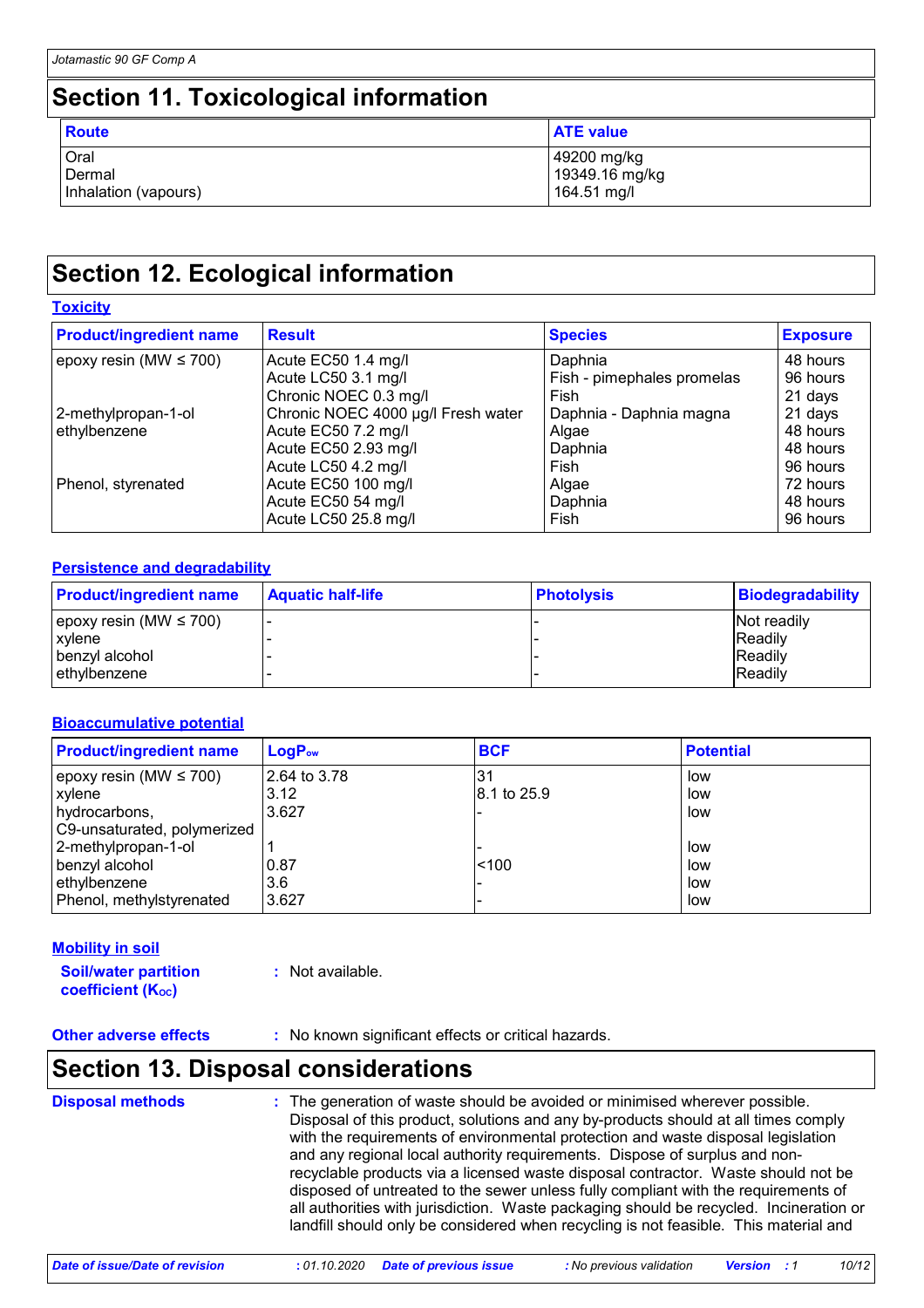### **Section 13. Disposal considerations**

its container must be disposed of in a safe way. Care should be taken when handling emptied containers that have not been cleaned or rinsed out. Empty containers or liners may retain some product residues. Vapour from product residues may create a highly flammable or explosive atmosphere inside the container. Do not cut, weld or grind used containers unless they have been cleaned thoroughly internally. Avoid dispersal of spilt material and runoff and contact with soil, waterways, drains and sewers.

### **Section 14. Transport information**

|                                      | <b>ADR/RID</b> | <b>IMDG</b>                              | <b>IATA</b>    |
|--------------------------------------|----------------|------------------------------------------|----------------|
| <b>UN number</b>                     | <b>UN1263</b>  | <b>UN1263</b>                            | <b>UN1263</b>  |
| <b>UN proper</b><br>shipping name    | Paint          | Paint                                    | Paint          |
| <b>Transport hazard</b><br>class(es) | $\mathbf{3}$   | 3                                        | 3              |
| <b>Packing group</b>                 | IШ             | III                                      | III            |
| <b>Environmental</b><br>hazards      | No.            | No.                                      | No.            |
| <b>Additional</b><br>information     |                | <b>Emergency schedules F-E,</b><br>$S-E$ | $\blacksquare$ |

#### **Additional information**

| <b>ADR/RID</b>                                                                                   |  | : ADR/RID: Viscous substance. Not restricted, ref. chapter 2.2.3.1.5 (applicable to<br>receptacles $\leq$ 450 litre capacity).                                                                                                                  |
|--------------------------------------------------------------------------------------------------|--|-------------------------------------------------------------------------------------------------------------------------------------------------------------------------------------------------------------------------------------------------|
|                                                                                                  |  | <b>Hazard identification number 30</b><br>Tunnel code (D/E)                                                                                                                                                                                     |
| <b>IMDG</b>                                                                                      |  | : IMDG: Viscous substance. Transport in accordance with paragraph 2.3.2.5<br>(applicable to receptacles $\leq$ 450 litre capacity).                                                                                                             |
|                                                                                                  |  | <b>Emergency schedules F-E, S-E</b>                                                                                                                                                                                                             |
|                                                                                                  |  | Special precautions for user : Transport within user's premises: always transport in closed containers that are<br>upright and secure. Ensure that persons transporting the product know what to do in<br>the event of an accident or spillage. |
| <b>Transport in bulk according : Not available.</b><br>to Annex II of Marpol and<br>the IBC Code |  |                                                                                                                                                                                                                                                 |

### **Section 15. Regulatory information**

| Safety, health and        | : No known specific national and/or regional regulations applicable to this product |
|---------------------------|-------------------------------------------------------------------------------------|
| environmental regulations | (including its ingredients).                                                        |
| specific for the product  |                                                                                     |

#### **International regulations**

#### **Chemical Weapon Convention List Schedules I, II & III Chemicals**

Not listed.

#### **Montreal Protocol (Annexes A, B, C, E)**

Not listed.

#### **Stockholm Convention on Persistent Organic Pollutants**